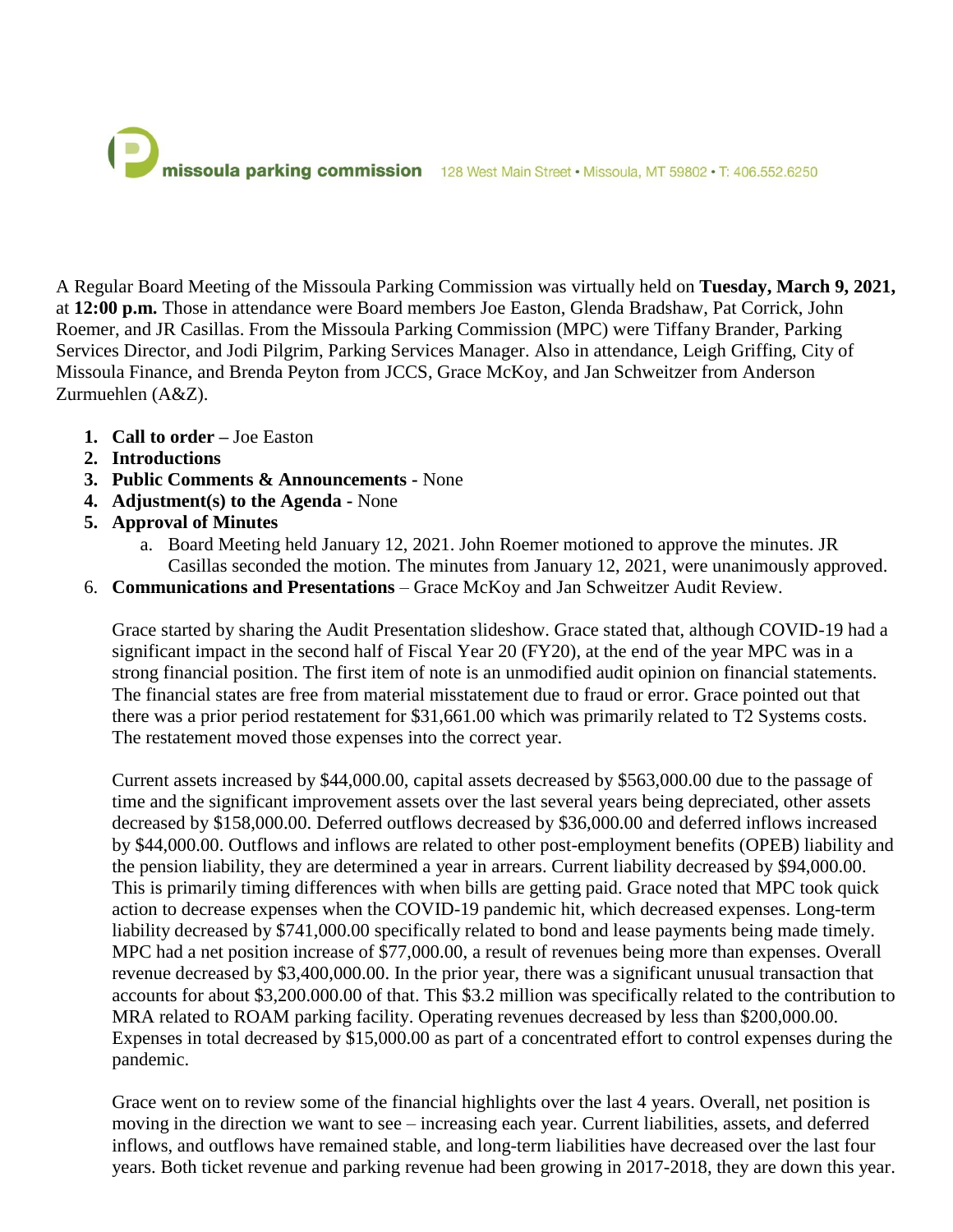Investment earnings were pretty consistent. For revenue, the significant capital contribution for the ROAM parking garage from 2019 stands out.

Looking at expenses by source – this year, personnel is down a bit, and the city contract is up just a bit. Depreciation is significant this year. Repair, maintenance, and supplies are down this year. In general, MPC expenses are pretty consistent.

MPC was in a strong cash position at end of the year with 196 days of cash on hand. This is from the commission's total expenses divided by 365 days to give an average daily cash expenditure. The Cash and cash equivalents are then divided by the average daily cash expenditure to give the number of days of cash on hand.

MPC's working capital ratio, the current assets divided by the current liabilities, is 2.35. Anything over 1 is a strong position. 2.35 is the highest the ratio has been in 4 years.

Grace asked for questions on the financial statements. There were none. Tiffany addressed the T2 warranties that Grace had mentioned. She stated that we have now officially hit the point where all of our warranties for all of our prior acquisitions should all lineup. This means that the restatement that happened in FY20 should not need to happen in FY21.

Jan Schweitzer presented on communications. A&Z is required to communicate items with those charged with governance, this committee. They do this through a letter provided at the end of the audit. This year, there were no new accounting standards. The letter also calls out significant estimates. An example of these for MPC is the inflows and outflows for OPEB and pension liabilities which are estimates based on significant actuarial estimates. The estimates are made a year in arrears. Depreciation expense is also a significant estimate based on the estimated useful life of each asset on the depreciation schedule.

There were no material adjustments, no disagreements with management, and no difficulties performing the audit.

Grace presented on upcoming standards. Grace first wanted to note that we had no internal control communications or matters. No news is good news in this specific instance. This year we did our audit 100% remote. This created additional work for MPC and the City and JCCS and everyone was timely in this complicated year.

The Statement on Auditing Standards (SASs) No. 134-140 were delayed. Now it will take effect for audits of financial statements for the period ending on or after December 15, 2021. This will change the report, most notably the layout. The opinion will now be the first thing on page one. The second change will be the Disclosure of Key Audit Matters (KAM) – matters that require some extra judgment and are subjective. These KAM would be determined by the board and A&Z could be engaged to report on them. There will also be some language changes to the responsibilities of management and the auditor. There will not be changes to the responsibilities and roles, but there will be some language changes.

Upcoming standard GASB 87 will affect leases. This will be important for Lessees and Lessors, MPC acts as both. Substantially, GASB 87 requires leases to be carried on the statement of net position, or the balance sheet. This will go into effect in FY22. It will require quite a bit of work for implementation, so A&Z encourages management to start looking at making some of those changes over the next 18 months. Essentially lease liabilities and lease assets will be reported on the balance sheet. A&Z will be working closely with the City and MPC to make sure this significant change gets reported appropriately by FY22.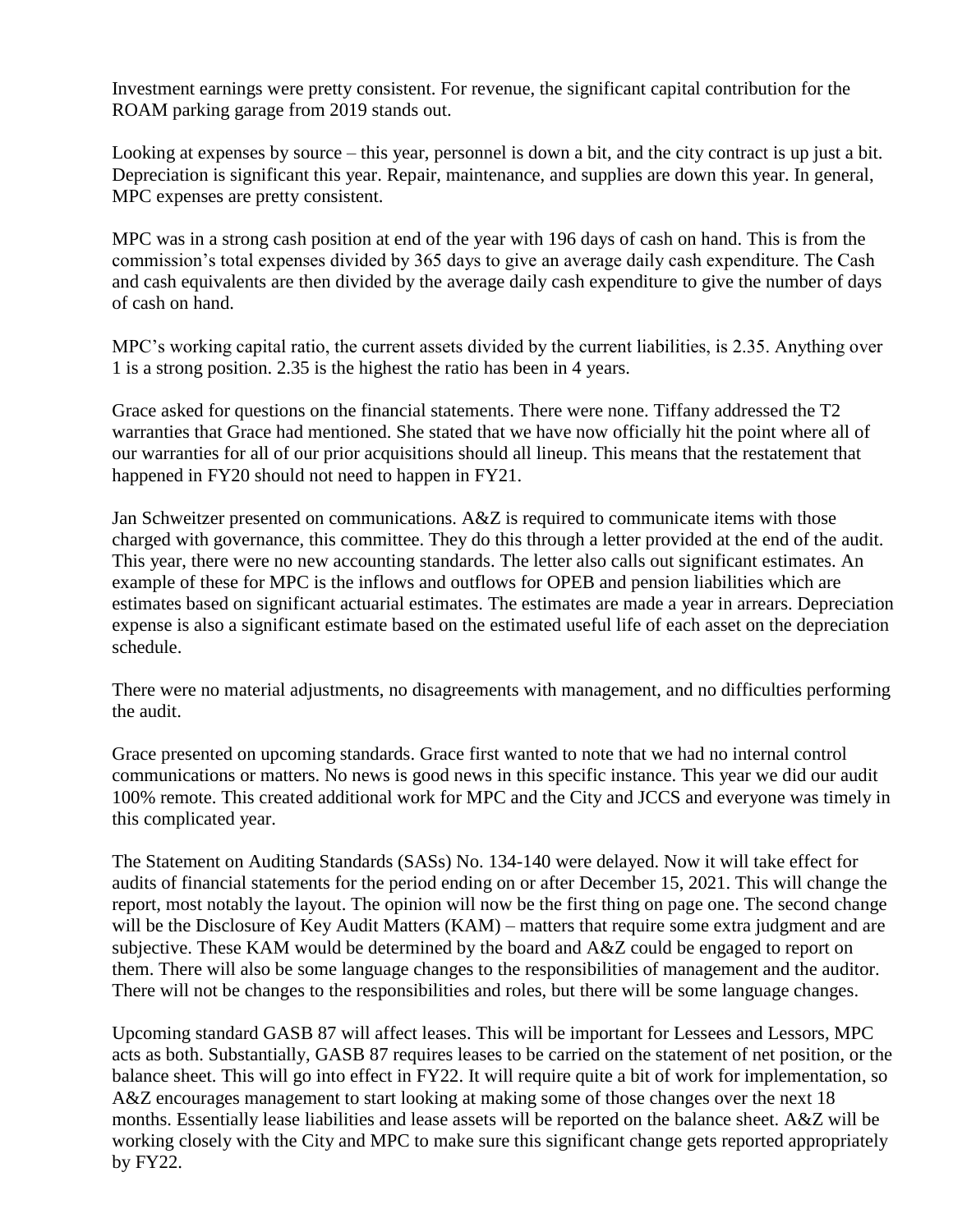Grace opened it up for questions. Joe Easton asked about the change to record leases to the balance sheet. He assumes that having them on the balance sheet will influence our working capital ratio which will affect our bonding capacity. He asked what Grace's expectation is on that. Grace stated that they will be reported as current or long-term determined by the terms of the lease. It will have a significant impact on MPC debt coverage and ratios. Some of MPC's leases are already carried on the balance sheet, for example, all of the T2 systems equipment is already carried on the balance sheet. The biggest change will be potentially in MPC's favor – carrying individual long-term leases on the balance sheet depending on the term. Anything less than a year will not be required to be carried on the balance sheet. Grace asked Tiffany about any other significant leases other than the T2 systems equipment. Tiffany stated that there were no others. When we talked about it prior, the biggest concern was the administrative load required to make those changes. We do have all of our leases in T2, which can make it easier to make those changes. It will be some administrative work, but not a financial concern.

John Roemer asked if there has been any modeling taking our current circumstance and superimposing our current leases to see what it does with that coverage ratio. Grace stated that when we looked at this 2 years ago, it won't have a significant impact unless the MPC engages in some significant lease terms moving forward. It will primarily be an administrative burden. John followed up with as long as leases are 1-year increments – we don't have to account for that, right? Grace stated that that is a little tricky because if the leases are less than a year, but have been renewed year after year after year for several years, it would need to be accounted for as a lease term of more than a year.

Joe asked Jan about our pension liabilities. With it being one year in arrears, what is the variance going forward and what is the worst-case scenario? Jan stated that pension liability is at the state level. MPC's share, which is also part of the City's share, varies each year depending on the state level. Typically, it has gone up each year since it has been in place. The actuarial report date is a year old. That is just how they have to calculate that estimate. You can count on it being the same or increasing in general. Grace pointed out that the market impacts it significantly. This coming year, the markets had pretty much recovered as of June 30, 2020, so there shouldn't be too much of a change based on underperforming investments. Where you see the increase year over year is due to another year's passage of time and employees working another year. She would be shocked to see a decrease even if the markets perform well. A decrease could occur if we significantly cut employees that are contributing to the pension plans. Or a decrease could have to do with life expectancy. Last year the life expectancy went down an entire year. That could impact the FY22 number.

Joe asked for any questions and provided Leigh with an opportunity to comment. Leigh reiterated that it was a smooth process this year. Everyone pulled together and communicated quite well.

### **7. Financial Statement**

### **a. Brenda Peyton – December Financials**

Brenda Peyton stated that January financials have been received and will be processed this week. Brenda noted that they got everything adjusted to the audit and those entries have been made. They have trued up the cash balance with the City and they have trued up the revenue and expenses for the first 6 months of the fiscal year. There are a few changes that occur after they get their report, and they try to true those up quarterly. There is nothing significant to note. The one bigger adjustment on the audit side is JCCS recognizes the merchant fee expense based on an estimate every month and during the audit process that gets trued up. For FY20, they recognized a savings of about \$40,000.00 based on the estimated versus actually reported merchant fees.

When JCCS processed January, they came across some December changes for cash that had happened recently. \$194,000.00 was moved from the main unrestricted account to a restricted cash account for maintenance. It is not reflected on December financials but will come through on the January financials. They have now captured the accrual for the City contract, so there will also be a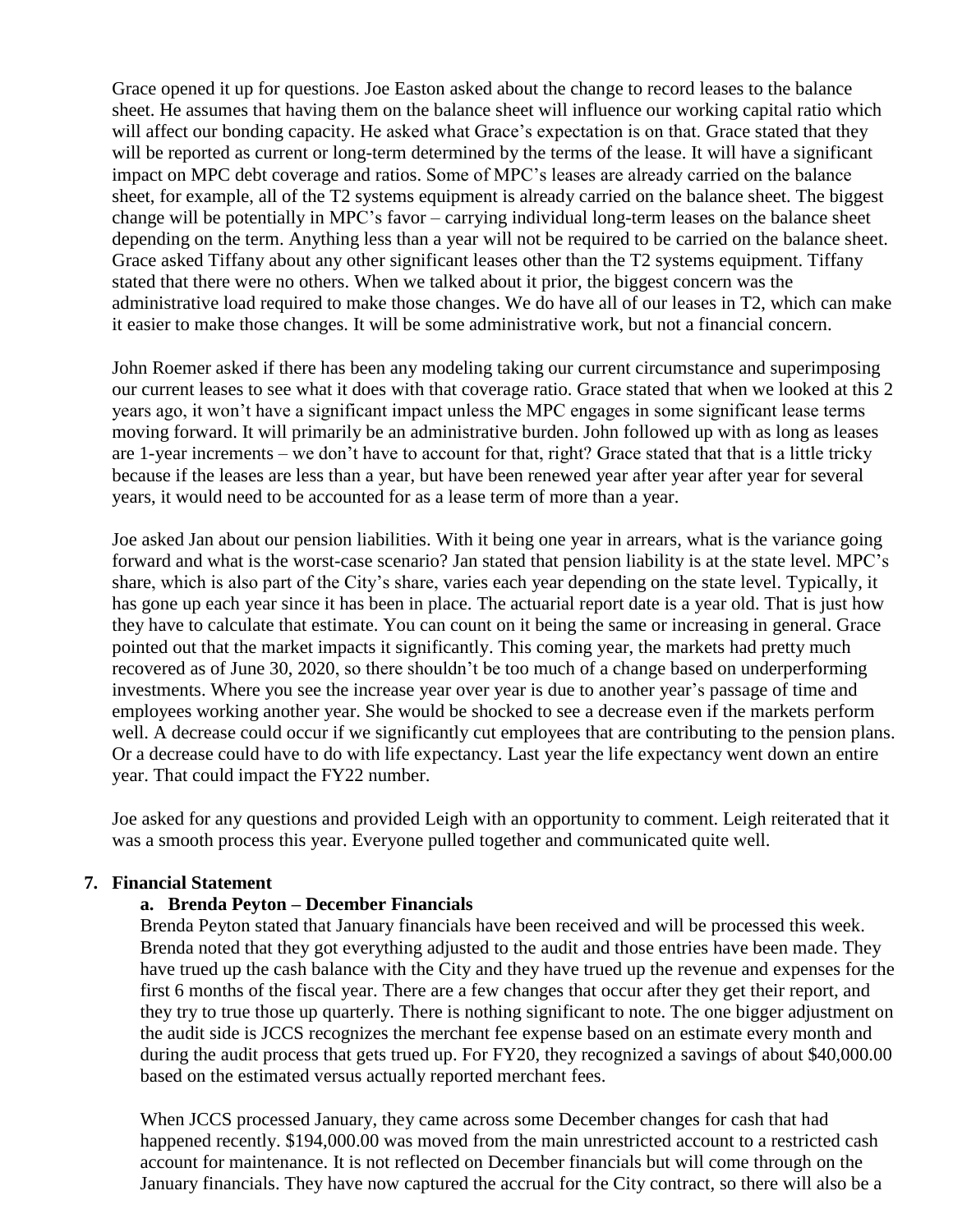\$112,000.00 difference for that. The loans for First Security Bank went through in January. The cash balance went down, which can be seen on page 3. There are no other changes on the balance sheet to note.

In December, lease parking was up about \$185,000.00. Year-to-date (YTD) revenue is down, as anticipated, by about \$480,000.00. Expenses are down \$370,000.00 since last year. We are within \$80,000.00 of budget on the revenue side. Expenses are \$195,000.00 down from budget. For December we had a net income of \$86,000.00, which brought YTD to a positive \$62,000.00. MPC is ahead of the YTD budget by \$140,000.00.

Brenda asked for questions. There were none.

# **b. Updated Projections**

Tiffany Brander pulled up the projection spreadsheet. For the projections, updated numbers through January  $31<sup>st</sup>$  were used. As with prior projections, the numbers are based on averages. We try to be conservative and if there is not enough data available to determine an average, the budgeted number is used.

As Brenda pointed out, all of MPC's large annual expenses – debt service and City admin fee, did come out in December. MPC's loan payments have come out and are included in the projections. MPC is currently at 89.89% of budget for revenues and 72.93% of budget for expenses as of the end of January. This gives a debt coverage ratio of 2.13, which is a slight improvement over the previous projection. The required ratio is a minimum of 1.25. The majority of projection savings is from continued salary savings. MPC continues to keep expenses as low as possible while trying to expand our revenues wherever possible. Meter revenues have started to increase from the winter numbers. At our next meeting, we will go over a more in-depth budget projection sheet similar to the one we did for last year's budget.

## 8. **Director's Report – Tiffany Brander**

Tiffany started with staffing. Jodi has started working on our open Administrative Assistant II (AAII) recruitment again. Interviews took place yesterday and HR is moving forward with reference checks. We should have an offer and an anticipated start date by next week. Once the AAII is hired and trained, we will re-start our Parking Enforcement Officer (PEO) recruitment. By early summer, we should have the PEO position filled.

Tiffany has given notice of her resignation. Tiffany's anticipated final day is May 6, 2021. She will work with Joe and the City Human Resources Department work on starting the recruitment and there will be a more detailed update in the April meeting.

After a long time on the MPC Board, John Roemer's last meeting will be in April. At yesterday's council meeting, Mayor Engen referred an appointment to the Public Works Committee. If confirmed, we can expect a new Board member at the April meeting.

At a previous meeting, Glenda had asked about credit card fee per transaction costs. MPC's FY20 fee was \$0.24/transaction and FY21 fees so far are \$0.29/transaction. The transaction fees are not based on the volume of transactions, but the dollar amount of each transaction. Because we are parking, we have a lot of small credit card transactions. Passport helps with that some because they are the merchant of record for transactions done on the App, so we don't absorb that fee, but the small meter transactions do drive that number up. \$0.24 in FY20 was great, but historically MPC has been around \$0.30- \$0.31/transaction since 2015.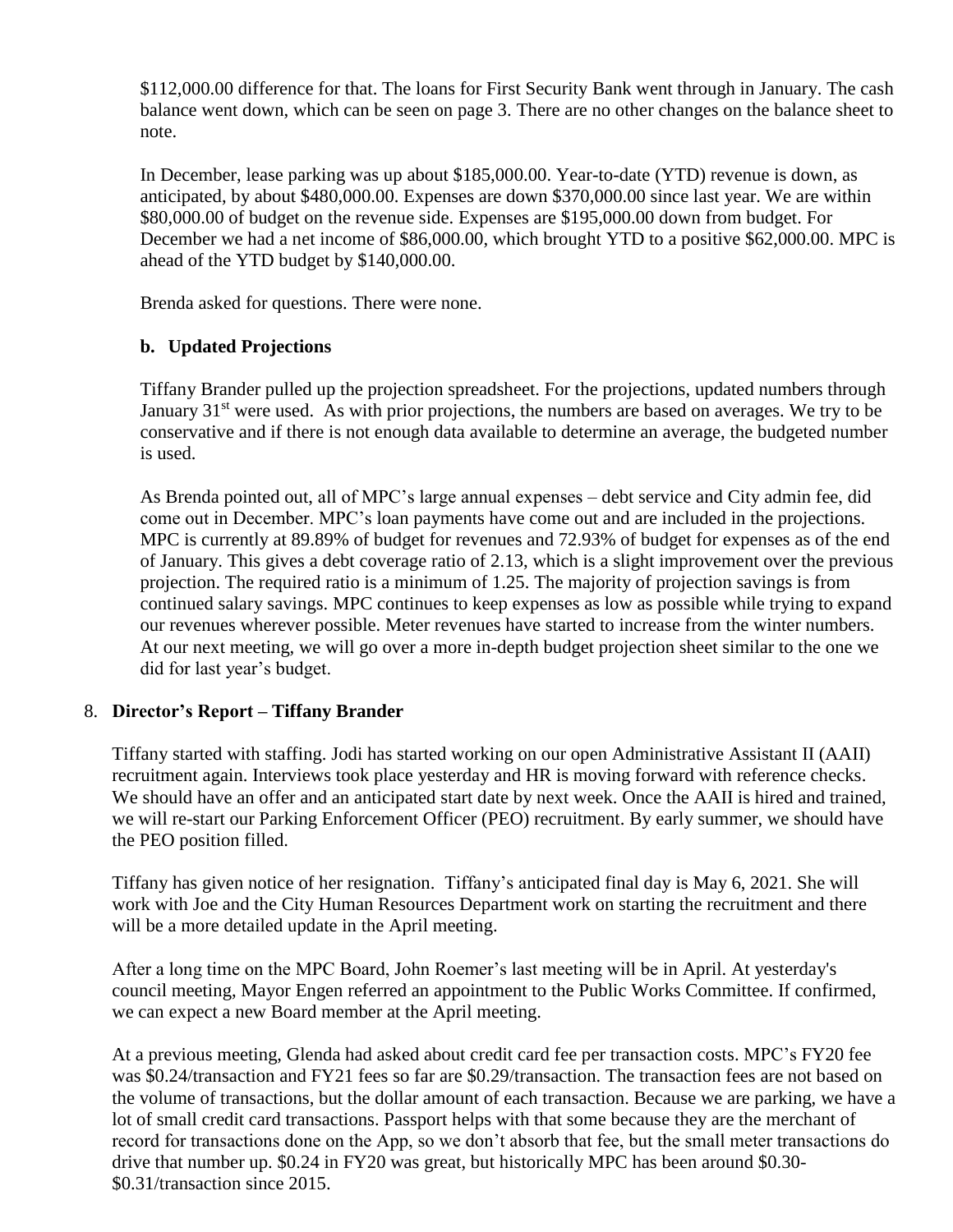The long-range transportation plan, also known as Missoula Connect, is very near their final draft of the MPO. It should be released in May. Tiffany encouraged everyone to participate in one or two of their upcoming Zoom meetings. It is for the City as a whole, but the projects will impact Downtown. The meetings are Wednesday the  $24<sup>th</sup>$  at 6 pm and Thursday the  $25<sup>th</sup>$  at noon. They can be accessed through the Missoula MPO website "participate" link.

There is one action item on the agenda - the Missoula in Motion MIM CMAQ match request for \$8,000.00.

In April, there will be a grant funding request from International Choral Festival (ICF) to go toward their Downtown shuttle service for the 2022 festival scheduled for July 13-16.

Joe suggested a discussion about the Director position in Old Business. Joe asked for any questions for Tiffany outside of the resignation.

There were no questions.

### **9. Action Items – Missoula in Motion match request for \$8,000.00**

The MIM match request has been a standard request for the Board for many years. Tiffany presented the request. MPC staff recommendation is to approve the request. It is a combination of parking and TDM. MIM helps employers find alternative transportation for employees working in Downtown. They have pamphlets to help understand transportation options outside of single-car occupancy. Our mission is to help support parking, but also to support transportation alternatives. This is one easy and effective way we can do so.

Pat Corrick moved to approve the \$8000.00 MIM Grant. John Roemer seconded. There were no questions or comments about the motion. Through a roll call vote, the motion to approve the MIM Grant request for \$8,000.00 passed unanimously.

### **10. Non-action Items**

Tiffany reminded everyone of the annual rate review policy that was approved last year. The rate review is scheduled for the April Board meeting. Any board action will occur at the April meeting. Staff will send out a notice to leaseholders before the April meeting to make them aware that the review is taking place. Due to COVID, occupancy and availability are difficult to ascertain.

Tiffany gave a brief overview of occupancy snapshots for 11/01/2019-01/31/2020 and 11/01/2020- 01/31/2021. What it shows is that we do have the ability to over-lease our spaces. The caveat is that we have to have parkers in need of spaces and current occupancy is very low.

Tiffany showed the Lease spreadsheet. We manage approximately 1298 lease spaces that range from \$35.00/month for street leases to \$85.00/month for garage leases. This is the first time in a long time that not only do we have available spaces in some areas, but we also have no waitlists in some areas. Those areas are the Park Place garage (individual), ROAM garage (individual), West Broadway Street, West Front Lot, and West Front Street. These account for 64 spaces with 11 of those between Park Place and ROAM garages. Historically, the West Broadway and West Front Street areas are the hardest for us to fill. With some businesses moving out of Downtown, those spaces have emptied and not been re-sold.

Joe Easton asked Tiffany to define utilization. Tiffany stated that utilization is the number of vehicles that were in the structure that have a lease space and were in their lease space at the time the LPR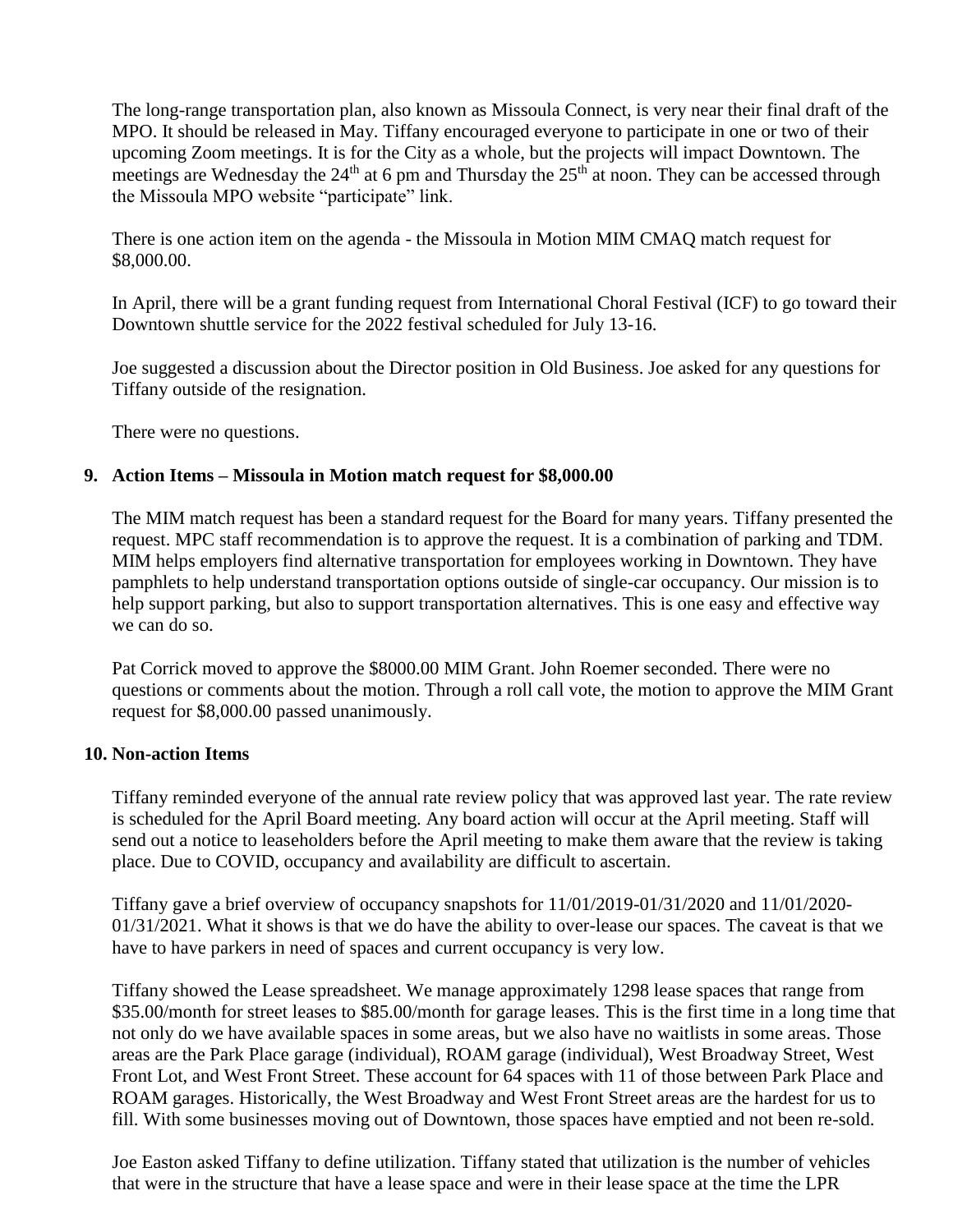scooter went through. For hourly spaces, it was the number of transactions seen at the gates. Joe stated that in Park Place, 15% of existing leaseholders had their cars in their physical lease space. Was there a national standard? Tiffany stated that the goal was 85% utilization nationally. Joe acknowledged 85% as the goal and wants to know what the actual national standard was. He noted that, even with the pandemic reason, we continue to have very low utilization even though last year we decided to add leases to oversell. We also made decisions about what lots to oversell capacity. Going forward for next month's discussion, he would like to know what our goals were for utilization. He also wants to know, on rates, if we could add a column for board information when the last time was that we raised rates for each lease area. Tiffany will have that information added for the next board meeting.

Tiffany reviewed our parking fees. MPC has not increased any of our lease rates since 2018 when we increased our parking lot lease spaces by either \$5.00 or \$10.00 per month based on their location. We did not increase any street, structure, or garage spaces at that time. In 2020, lease increases were approved and were meant to be implemented in July of 2020, but were indefinitely suspended due to COVID. For April, Tiffany will present those same increase numbers that are comparable to other cities and still fall below the Missoula private market rate. However, at this time and at the April meeting, she will not be recommending any increases at the start of the fiscal year in July. She instead recommends an additional rate review in December with any approved increases beginning in January of 2022. That will give a full year of COVID and an idea of what is happening not only with our overall parking and parkers but our community as a whole. All of that information will be on the spreadsheet to discuss in April.

For permit rates, all permit fees were increased last year except for our loading zone fees, which were increased in July 2018. We have not seen any significant decline in the number of permits being sold. The numbers generally stay static throughout the years. We can entertain further increases to permit fees, but that will be left up to Board discussion in the April meeting.

Tiffany asked for any questions.

John Roemer pointed out that the ratio of the number on the waitlist to the number of spots available is high. He stated that it is not that there aren't enough people that want to park, they just don't want to park in Park Place, for example, because it is not as convenient for them as Central Park so they go on a waitlist for Central Park.

There were no other questions or comments.

### 11. **New Business**

a. **Old Business –** Joe Easton stated that Tiffany had given him the news of her resignation last week, at the time he suggested that Tiffany share that news with the Board in a public forum instead of individually. That is why she announced it today instead of reaching out personally. The Board has a couple of things to consider. First of all, 60 days is a quick turnaround. They will be meeting with HR and the Mayor's office to put the recruitment in place and to address the scenario that May 7 comes and goes and we don't have a candidate yet. Joe is interested in board comment and participation on that and any changes in corporate structure, job responsibility, job description, board representation, etc. Another discussion to consider is the scope and timing of the search and other priorities the board would like considered. There are a lot of things we need to make sure of. Change of director, coming out of a pandemic, celebration or our returned revenue, and change of longest-term board member is a lot of things changing at once. Joe wants to be sure he understands Board concerns and diligence in how to move forward in the upcoming 30, 60, 90 days.